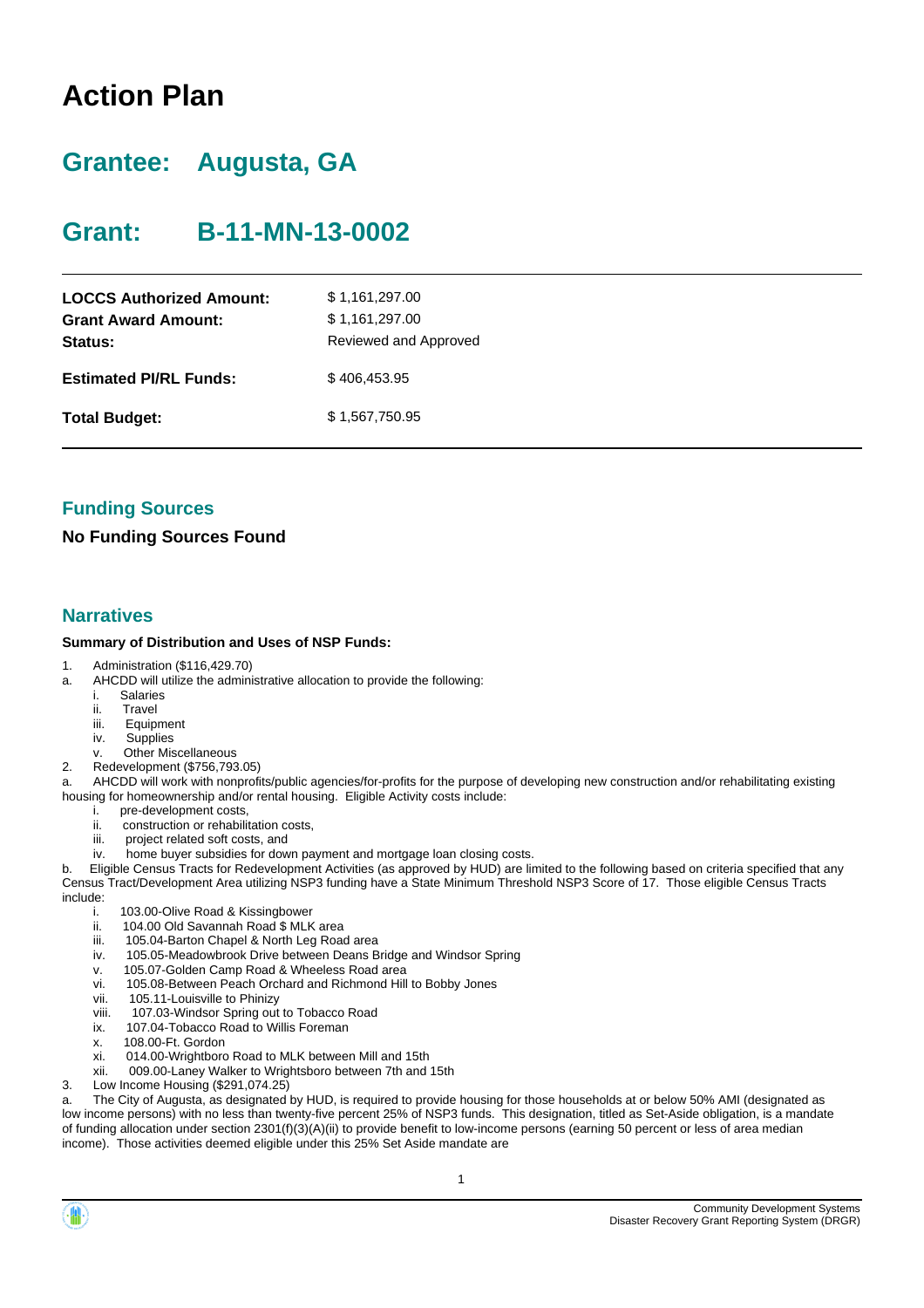inclusive of activities performed under redevelopment or rehabilitation and defined herein within eligible Census Tracts referenced above. ANALYSIS: The Augusta Housing and Community Development Department via its Neighborhood Stabilization Program will attempt to diversify its federal allocation and enter into projects yielding immediate homeownership opportunities for single family housing by making available to income eligible citizens of Augusta Richmond County (deemed ''low- and moderate-income persons'' as it appears throughout the CDBG regulations at 24 CFR part 570 and defined as a member of a low-, moderate-, and middle-income household, and having an income equal to or less than 120 percent of Area Median Income, adjusted for family size) creative financing mechanisms to include subsidy, down payment and closing costs assistance. The Housing and Community Development Department additionally plans to develop in those areas yielding the greatest opportunity for the City of Augusta to meet all HUD criteria including increased impact and increased density, which include Census Tracts 105.07 for the 25% Set Aside and 107.04 for redevelopment.

Upon completion of all NSP3 projects there will have been an approximate developmental impact of \$1.5 million within Augusta-Richmond County with additional taxable housing, building permit and water/sewer tap fees collected. Moreover, the submission and execution of said projects will meet the HUD expectation of each NSP3 grantee to carry out its NSP activities in the context of a comprehensive plan for the community's vision of how it can make its neighborhoods not only more stable, but also more sustainable, competitive, and integrated into the overall metropolitan fabric, including access to transit, affordable housing, employers, and services.

#### **How Fund Use Addresses Market Conditions:**

Considering the impact of the housing crisis on the for-sale market and the economic impact made on Augusta, Georgia and it is important to consider the result of adding product to the existing housing stock and the further saturation of the for-sale marketplace with more property. However, with property in the "metro area" of Augusta-Richmond County experiencing a reduction due to foreclosures, there will need to be an introduction of new product to boost diminished market values. With a properly designed subsidy assistance mechanism in place, homeownership is still a very viable option for all households, even those at or below the 50% AMI income level. A changing marketplace has created a greater emphasis on rehabilitation of properties with an end use of rental and lease option to decrease the number of dilapidated homes and to increase occupancy rates while building non-profit/for-profit development capacity. However, the end result of occupancy may also be accomplished through scattered site development and in-fill construction coupled with reasonable development subsidies to achieve true affordability for the household.

Understanding the housing market has played a major role in creating the conditions for a successful recovery of destabilized neighborhoods. It has also been an important tool for strategic planning of approaches to bring about neighborhood recovery. However, to gain that understanding of market conditions, the fundamental decisions that set program guidelines for NSP1 and NSP2 grantees of which properties to acquire, which to rehab, and which to demolish came at the expense of financial resources supplied by HUD. With a focused approach to layer investment in specific target areas based on foreclosures that have yet to happen for delinquent loans or households to be affected by future or continued losses of income, Augusta, Georgia will have an immediate impact on Areas of Greatest Need by eliminating some specifically selected abandoned properties. More importantly an impact on the housing market will be made through effective marketing of property to new homeowners through properly appropriated subsidies and adequate counseling to ensure affordability and long term homeownership.

#### **Ensuring Continued Affordability:**

To ensure affordability for NSP3 developments, Augusta, Georgia will ensure that one hundred percent (100%) of the Augusta-NSP3 units are income restricted. Low-Income Homeownership Program units are limited based on beneficiary income and beneficiaries must meet income limits for fifty percent (50%) of the area median income households.

Augusta, Georgia will also ensure long term affordability through the use of mortgages, land use restrictions, liens, and promissory notes for homeownership type activities. It is also important to notate that when NSP3 funds are used to finance a homebuyer program, properties must remain affordable in accordance with the affordability guidelines set forth for the applicable number of years from the date of initial purchase. If the resale of the property is completed prior to the end of the affordability period, the principal amount of the loan is immediately due and payable to Augusta, Georgia. Recaptured funds will be returned to the NSP3 Trust as ־program income and be used for additional NSP3 related activities in accordance with the NSP3 Program and as agreed upon by the Director, and Assistant Director-Housing. If an owner of a single family unit ceases to occupy the property as their primary residence, or if the home is rented, sold, or title is transferred before the affordability period expires, the funds provided by Augusta, Georgia will be subject to recapture immediately. Augusta, Georgia will use the minimum affordability period of the federal HOME Investment Partnership Program, to include:

24 CFR 92.252 – Qualification as affordable housing: Rental,

24 CFR 92.252 (a) – Rent Limitation;

- 24 CFR 92.252  $(c)$  Initial Rent Schedule and Utility Allowance;
- 24 CFR 92.252 (e) Periods of Affordability (listed below);
- o Up to  $$15,000 = 5$  Years
- o \$15,000 \$40,000 = 10 Years
- o Over \$40,000 = 15 Years
- o New Construction 20 Years
- 24 CFR 92.252 (f) Subsequent Rents during the Affordability Period;
- 24 CFR 92.254 Qualification as Affordable Housing: Homeownership

If the grantee elects to engage in any rental activities for the purpose of satisfying the need for increased opportunities for affordable housing, those units developed will also honor income restrictions and limitations on rent as noted under the HOME Investment Partnership program. Persons and/or households at or below the 50% AMI limit will be subject to a rent limit equivalent to the Low Home Rent, while persons and/or households ranging from 51% to 120% AMI will be subject to the High HOME Rent limit.

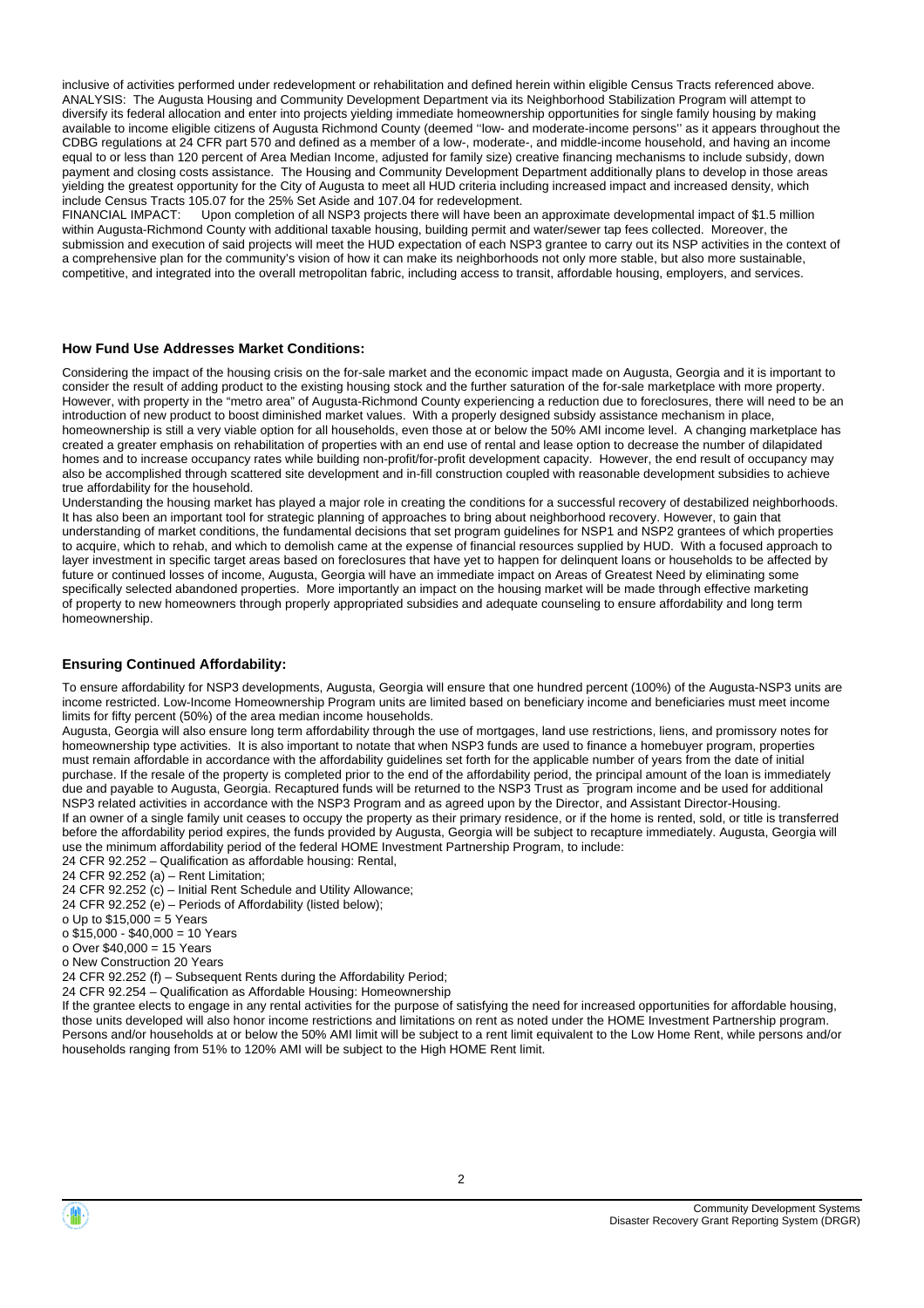#### **Definition of Blighted Structure:**

The definition of a blighted structure in the Code of Augusta-Richmond County requires that an area is a slum and blighted area and that it is detrimental and a menace to the safety, health and welfare of the inhabitants and users thereof and of the locality at large, because of general dilapidation of structures, narrow sub-standard streets, inadequate community facilities, and the members of the governing body are fully aware of these facts and conditions. While each circumstance will present different factors to consider, staff will generally consider a structure as blighted if one of the following criteria is met:

The structure is open, cannot be secured against entry, and is unsafe or unfit for human occupancy;

2) The unsafe structure is secured against public entry, but it presents a threat to a neighboring property or public way (such as a road or sidewalk) because of a potential collapse or other threat;

3) The structure is determined to harbor rodents or other nuisances which may negatively impact a neighboring property; or

4) The unsafe structure is secured against entry and does not threaten a neighboring property or public way, but its present state of disrepair threatens the general welfare of the public by: reducing the real or perceived value of an adjacent property; presenting a visual blight due to collapse, fire damage, or other unrepaired damage; lying in a state of incomplete construction, resulting in a negative view of the surrounding properties; or other similar conditions.

#### **Definition of Affordable Rents:**

Although the Substantial Amendment Abbreviated Plan made mention of rental or lease-to-purchase options based on market conditions and extensive guidance offered from HUD, Augusta, Georgia does not plan to invest any funding into rental housing. It is noted under the Areas of Greatest Need that an end result of higher occupancy rates may be accomplished, and likewise a decrease in the existing housing stock, through the Rehabilitation of existing housing to develop rental units. However, Augusta, Georgia will seek to impact the its existing housing stock and meet the requirements of the designated Census Tracts by infusing considerable levels of subsidy into each property. As outlined in the Definitions and Descriptions section of the originally submitted Substantial Amendment Abbreviated Plan, Long Term Affordability for Low-Income Households at or below the 50% AMI as part of the mandatory 25% Set Aside of NSP3 funds, will be addressed through the use of subsidy assistance of up to 50% of the total development cost (TDC) of each property. Reducing the financing of each property to as little as 50% of the TDC will create affordability of the properties and offer an opportunity for households at this income to achieve homeownership rather than restricting them to rental only.

Those households at or above 51% AMI up to 80% AMI will also have available to them the opportunity for subsidy assistance up to 50% of the TDC of each project. However, households above 80% AMI will have a reduction in the availability of subsidy assistance. However, Augusta, Georgia is still diligent in its pursuit of continued efforts resulting in homeownership. Therefore, the reduced assistance will allow for up to 40% of the total development cost to be subsidized by the household between 81% and 120 AMI to ensure affordable financing even in this market of more stringent lending restrictions.

#### **Housing Rehabilitation/New Construction Standards:**

The specific Housing Rehabilitation Standards that will be applied to NSP3 rehabilitation are the same that are applied via our current Emergency and Owner Occupied Rehabilitation Programs respectively. Housing that will be assisted with NSP3 funds, as a minimum, must meet the MINIMUM PROPERTY STANDARDS established by the U.S. Department of Housing and Urban Development (HUD) for decent, safe, and sanitary conditions. These MINIMUM PROPERTY STANDARDS are outlined in 24 CFR 200.925 and 200.926. In addition, housing that is newly constructed or substantially rehabilitated with NSP3 funds, must meet the Council of American Building Officials (CABO) one or two family building code, as adopted by Augusta-Richmond County, Augusta Housing and Community Development Department rehabilitation standards, and Augusta zoning ordinances. MINIMUM PROPERTY STANDARDS address these major areas: the site; the building exterior; the building systems; the dwelling units; the commons areas; and health and safety considerations.

A. Site. The site components, such as fencing and retaining walls, grounds, lighting, mailboxes/project signs, parking lots/driveway, play areas and equipment, refuse disposal, roads, storm drainage and walkways must be free of health and safety hazards and be in good repair. The site must not be subject to material adverse conditions, such as abandoned vehicles, dangerous walks or steps, poor drainage, septic tank back-ups, sewer hazards, excess accumulations of trash, vermin or rodent infestation of fire hazards.

B. Building Exterior. Each building on the site must be structurally sound, secure, habitable, and in good repair. Each building's doors, fire escapes, foundations, lighting, roofs, walls, and windows, where applicable, must be free of health and safety hazards, operable, and in good repair.

C. Building Systems. Each building's domestic water, electrical system, elevators, emergency power, fire protection, HVAC, and sanitary system must be free of health and safety hazards, functionally adequate, operable, and in good repair. D. Dwelling Units.

1. Each dwelling unit within a building must be structurally sound, habitable, and in good repair. All areas and aspects of the dwelling unit (for example, the unit's bathroom, call-for-aid (if applicable), ceiling doors, electrical systems, floors, hot water heater, HVAC (where individual units are provided), kitchen, lighting, outlets/switches, patio/porch/balcony, smoke detectors, stairs, walls, and windows) must be free of health and safety hazards, functionally adequate, operable, and in good repair.

2. Where applicable, the dwelling unit must have hot and cold running water, including an adequate source of potable water (note for example that single room occupancy units need not contain water facilities).

3. If the dwelling unit includes its own sanitary facility, it must be in proper operating condition, usable in privacy, and adequate for personal hygiene and the disposal of human waste.

4. The dwelling unit must include at least one battery-operated or hard wired smoke detector, in proper working conditions, on each level of the unit.

E. Common Areas. The common areas must be structurally sound, secure, and functionally adequate for the purposes intended. The basement/garage/carport, restrooms, closets, utility, mechanical, community rooms, day care, halls/corridors, stairs, kitchens, laundry rooms, office, porch, patio, balcony, and trash collection areas, if applicable, must be free of health and safety hazards, operable, and in good repair. All common area ceilings, doors, floors, HVAC, lighting, outlets/switches, smoke detectors, stairs, walls, and windows, to the extent applicable, must be free of health and safety hazards, operable, and in good repair. These standards for common areas apply, to a varying extent, to all HUD/NSP3 housing, but will be particularly relevant to congregate housing, independent group homes/residences, and single room occupancy units, in which the individual dwelling units (sleeping areas) do not contain kitchen and/or bathroom facilities.

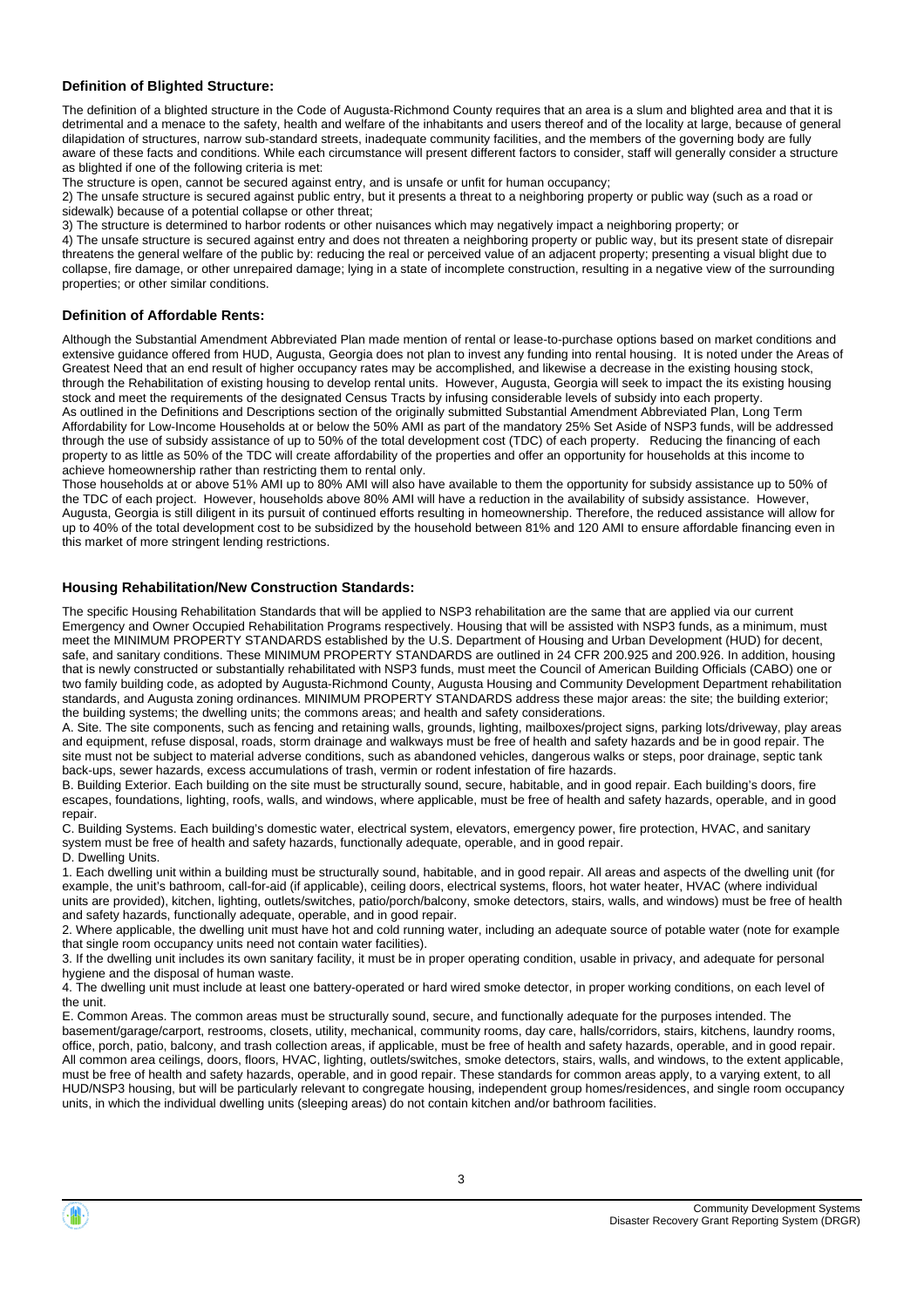F. Health and Safety Concerns. All areas and components of the housing must be free of health and safety hazards. These areas include, but are not limited to , air quality, electrical hazards, elevator, emergency/fire exits, flammable materials, garbage and debris, handrail hazards, infestation, and lead-based paint. For example, the buildings must have fire exits that are not blocked and have handrails that are undamaged and have no other observable deficiencies. The housing must have no evidence of infestation by rats, mice, or other vermin, or of garbage and debris. The housing must have no evidence of electrical hazards, natural hazards, or fire hazards. The dwelling units and common areas must have proper ventilation and be free of mold, odor (ex. Propane, natural gas, methane gas), or other observable deficiencies. The housing must comply with all requirements related to the evaluation and reductions of lead-based paint hazards and have available proper certifications of such (see 24 CFR part 35).

Note: The construction standards applied above do not supersede or preempt State and local codes for building and maintenance with which HUD/NSP3 housing must comply. HUD/NSP3 housing must continue to adhere to these codes.

Augusta, Georgia will ensure that all housing assisted with HUD/NSP3 funds within Augusta-Richmond County will meet MINIMUM PROPERTY STANDARDS established by HUD. The following below states performance and acceptability criteria for what the Augusta Housing and Community Development Department considers these key aspects of housing quality:

1. Sanitary facilities; 2. Food preparation and refuse disposal;

- 3. Space and security;
- 4. Thermal environment;
- 5. Illumination and electricity;
- 6. Structure and materials;
- 7. Interior air quality;
- 8. Water supply;
- 9. Lead-based paint;
- 10. Access;
- 11. Site and neighborhood;
- 12. Sanitary conditions; and
- 13. Smoke and carbon monoxide detectors.

#### **Vicinity Hiring:**

By definition, Section 3 is purposely designed "To ensure that employment and other economic opportunities generated by certain HUD financial assistance shall, to the greatest extent feasible, and consistent with existing Federal, State and local laws and regulations, be directed to low and very low-income persons, particularly those who are recipients of government assistance for housing, and to business concerns which provide economic opportunities to low- and very low-income persons." Augusta, Georgia shall, as part of its efforts to comply with said regulation, ensure that, to the greatest extent feasible, it employs Section 3 businesses. As a stipulation of the hiring of eligible Section 3 businesses, a demonstrated ability and capacity to perform work assigned per project will be assessed.

To accomplish this, a new listing of eligible general contractors and sub-contractors shall be compiled resulting from a new procurement process through a layered Invitation to Bid evaluating both capacity and capability. As part of said procurement process, Augusta, Georgia shall be able to ensure that local businesses meeting the Section 3 requirements are selected for projects under the grant allocation. The ambition will be to hire companies employing no less than 30% Section 3 Residents, who by definition are "Resident[s] of metro area or nonmetro county in which the Section 3 covered assistance is expended, and who qualifies as a low-income or very low-income person." All businesses participating in the procurement process for NSP3 projects will be required, as part of the efforts of Augusta, Georgia to meet its Section 3 requirement, to provide the income of those employees currently on staff and demographic information to determine proximity to the development area in which grant funds are being utilized. With these tools Augusta, Georgia will be able to determine the percentage of employees of each company meeting the definition of eligible Section 3 Residents. From that point Augusta, Georgia can evaluate the capacity and capability of each eligible company to perform the functions required for that specific Rehabilitation or Redevelopment project. If in the event that no participant meeting the 30% Section 3 Resident requirement elects to submit a packet as part of the procurement process, Augusta, Georgia will make efforts to encourage those companies with the capacity and capability to perform the development functions of the project, to the greatest extent feasible, to hire new employees meeting the eligible resident definition. Disclaimer:

Disadvantaged Business Enterprise (DBE) Augusta-Richmond County, Georgia does not operate a DBE, MBE or WBE Program for Augusta funded projects, as a Federal Court has entered an Order enjoining the Race-Based portion of Augusta's DBE Program. Instead Augusta operates a Local Small Business Opportunity Program. However, for various projects utilizing the expenditure of State or Federal funds, Augusta enforces DBE requirements and/or DBE goals set by the Federal and/or State Agencies in accordance with State and Federal laws. "ANY LANGUAGE INCLUDED HEREIN THAT VIOLATES OR IS INCONSISTANT WITH THE MARCH 14, 2007 COURT ORDER IN THE CASE, THONPSON WRECKING, INC. V. AUGUSTA, GEORGIA, CIVIL ACTION NO. 1:07-CV-019, ISVOIDABLE BY THE AUGUSTA GOVERNMENT."

#### **Procedures for Preferences for Affordable Rental Dev.:**

Although the Substantial Amendment Abbreviated Plan made mention of rental or lease-to-purchase options based on market conditions and extensive guidance offered from HUD, Augusta, Georgia does not plan to invest any funding into rental housing. It is noted under the Areas of Greatest Need that an end result of higher occupancy rates may be accomplished, and likewise a decrease in the existing housing stock, through the Rehabilitation of existing housing to develop rental units. However, Augusta, Georgia will seek to impact the its existing housing stock and meet the requirements of the designated Census Tracts by infusing considerable levels of subsidy into each property. As outlined in the Definitions and Descriptions section of the originally submitted Substantial Amendment Abbreviated Plan, Long Term Affordability for Low-Income Households at or below the 50% AMI as part of the mandatory 25% Set Aside of NSP3 funds, will be addressed through the use of subsidy assistance of up to 50% of the total development cost (TDC) of each property. Reducing the financing of each property to as little as 50% of the TDC will create affordability of the properties and

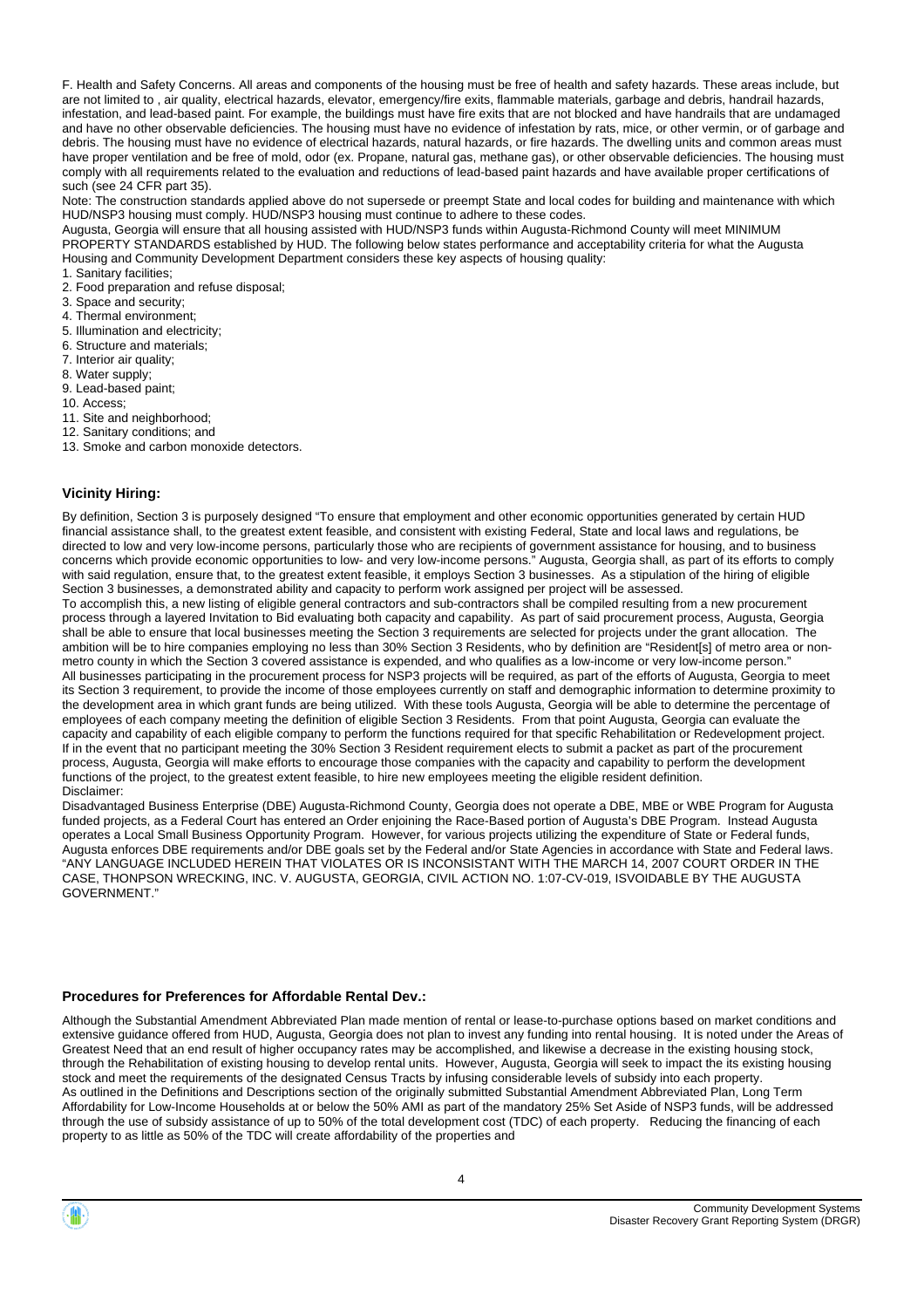offer an opportunity for households at this income to achieve homeownership rather than restricting them to rental only. Those households at or above 51% AMI up to 80% AMI will also have available to them the opportunity for subsidy assistance up to 50% of the TDC of each project. However, households above 80% AMI will have a reduction in the availability of subsidy assistance. However, Augusta, Georgia is still diligent in its pursuit of continued efforts resulting in homeownership. Therefore, the reduced assistance will allow for up to 40% of the total development cost to be subsidized by the household between 81% and 120 AMI to ensure affordable financing even in this market of more stringent lending restrictions.

#### **Grantee Contact Information:**

AUGUSTA, GEORGIA HOUSING & COMMUNITY DEVELOPMENT DEPARTMENT CHESTER A. WHEELER, III, DIRECTOR 925 LANEY WALKER BLVD, (2ND FLOOR) AUGUSTA, GA 30901 (706) 821-1797 (OFFICE) (706) 821-1784 (FAX) WWW.AUGUSTAGA.GOV

## **Project Summary**

| Project#   | <b>Project Title</b>           | <b>Grantee Activity #</b>     | <b>Activity Title</b>                    |
|------------|--------------------------------|-------------------------------|------------------------------------------|
| 04         | <b>Demolition</b>              | 04                            | <b>Demolition</b>                        |
| 221073117- | Acquisition and Rehabilitation | 03                            | Acquisition and Rehabilitation           |
| 221073117- | Acquisition and Redevelopment  | 05                            | Redevelopment                            |
| 221073117- | <b>Administrative Costs</b>    | 01                            | <b>Administration and Planning Costs</b> |
| 9999       | <b>Restricted Balance</b>      | No activities in this project |                                          |



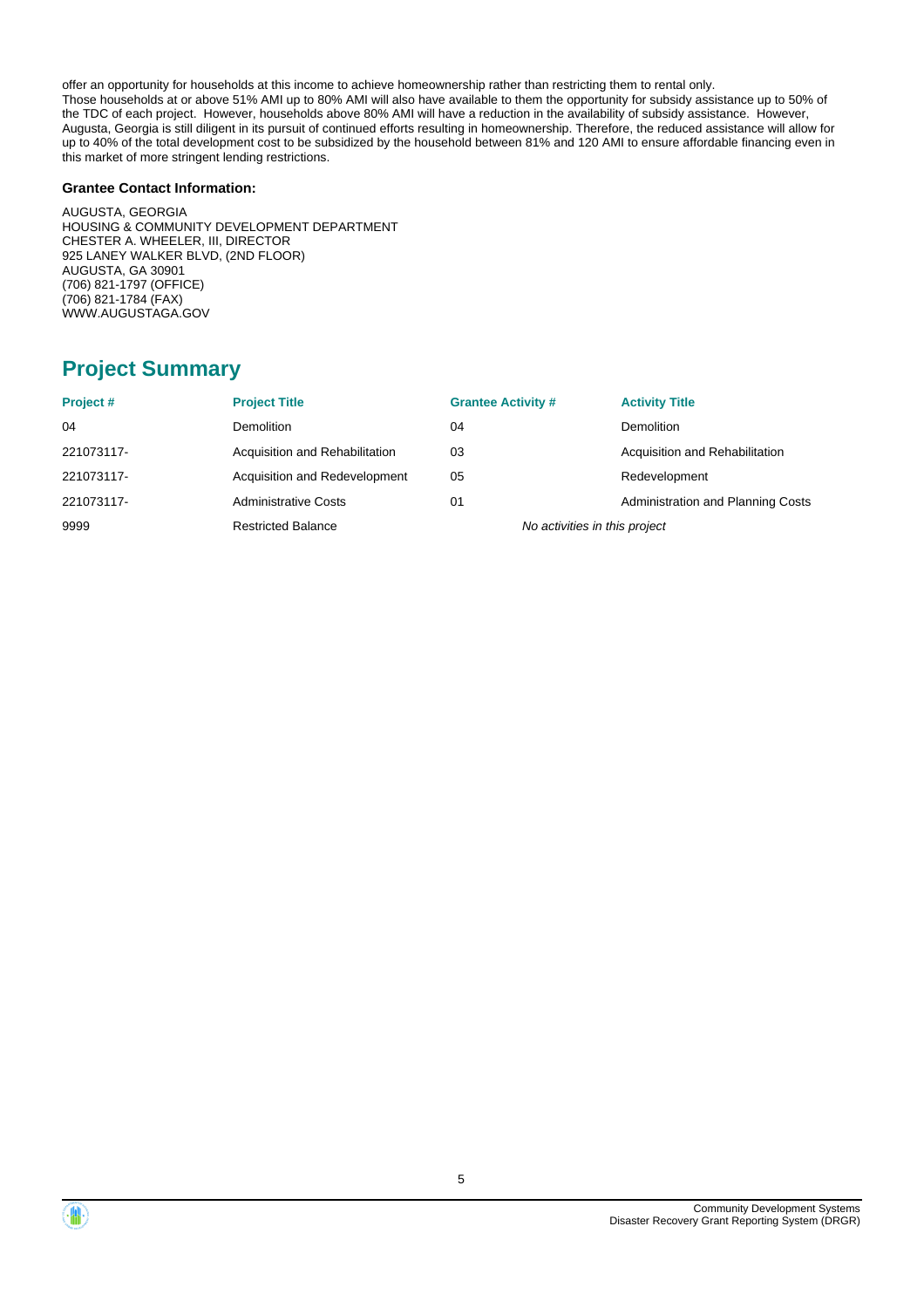# **Activities**

# **Project # / Title: 04 / Demolition**

| <b>Grantee Activity Number:</b><br><b>Activity Title:</b>        | 04<br><b>Demolition</b> |              |                                          |            |             |
|------------------------------------------------------------------|-------------------------|--------------|------------------------------------------|------------|-------------|
| <b>Activitiy Type:</b>                                           |                         |              | <b>Activity Status:</b>                  |            |             |
| <b>Clearance and Demolition</b>                                  |                         |              | Under Way                                |            |             |
| <b>Project Number:</b>                                           |                         |              | <b>Project Title:</b>                    |            |             |
| 04                                                               |                         |              | Demolition                               |            |             |
| <b>Projected Start Date:</b><br>03/08/2011                       |                         |              | <b>Projected End Date:</b><br>03/07/2014 |            |             |
| <b>Project Draw Block by HUD:</b><br>Not Blocked                 |                         |              | Project Draw Block Date by HUD:          |            |             |
| <b>Activity Draw Block by HUD:</b>                               |                         |              | <b>Activity Draw Block Date by HUD:</b>  |            |             |
| Not Blocked                                                      |                         |              |                                          |            |             |
| <b>Block Drawdown By Grantee:</b>                                |                         |              |                                          |            |             |
| Not Blocked                                                      |                         |              |                                          |            |             |
| <b>National Objective:</b>                                       |                         |              | <b>Total Budget:</b>                     |            | \$50,000.00 |
| LMMI: Low, Moderate and Middle Income National Objective for     |                         |              | <b>Other Funds</b>                       | \$0.00     |             |
| NSP Only<br><b>Environmental Assessment:</b><br><b>COMPLETED</b> |                         |              | <b>Total Funds</b><br>\$50,000.00        |            |             |
| <b>Benefit Report Type:</b><br>Area Benefit (Census)             |                         |              |                                          |            |             |
| <b>Proposed Beneficiaries</b>                                    |                         | <b>Total</b> | Low                                      | <b>Mod</b> | Low/Mod%    |
| # of Persons                                                     |                         | 10           |                                          | 10         | 100.00      |
| <b>Proposed Accomplishments</b>                                  |                         |              | <b>Total</b>                             |            |             |
| # of Singlefamily Units                                          |                         |              | 4                                        |            |             |
| # of Housing Units                                               |                         |              | 4                                        |            |             |
| Activity funds eligible for DREF (Ike Only)                      |                         |              |                                          |            |             |
| # of Non-business Organizations benefitting                      |                         |              |                                          |            |             |
| # of Businesses                                                  |                         |              |                                          |            |             |
| # of Public Facilities                                           |                         |              |                                          |            |             |
| # of buildings (non-residential)                                 |                         |              |                                          |            |             |
| # of Properties                                                  |                         |              | 4                                        |            |             |
| <b>LMI%:</b>                                                     |                         |              |                                          |            |             |



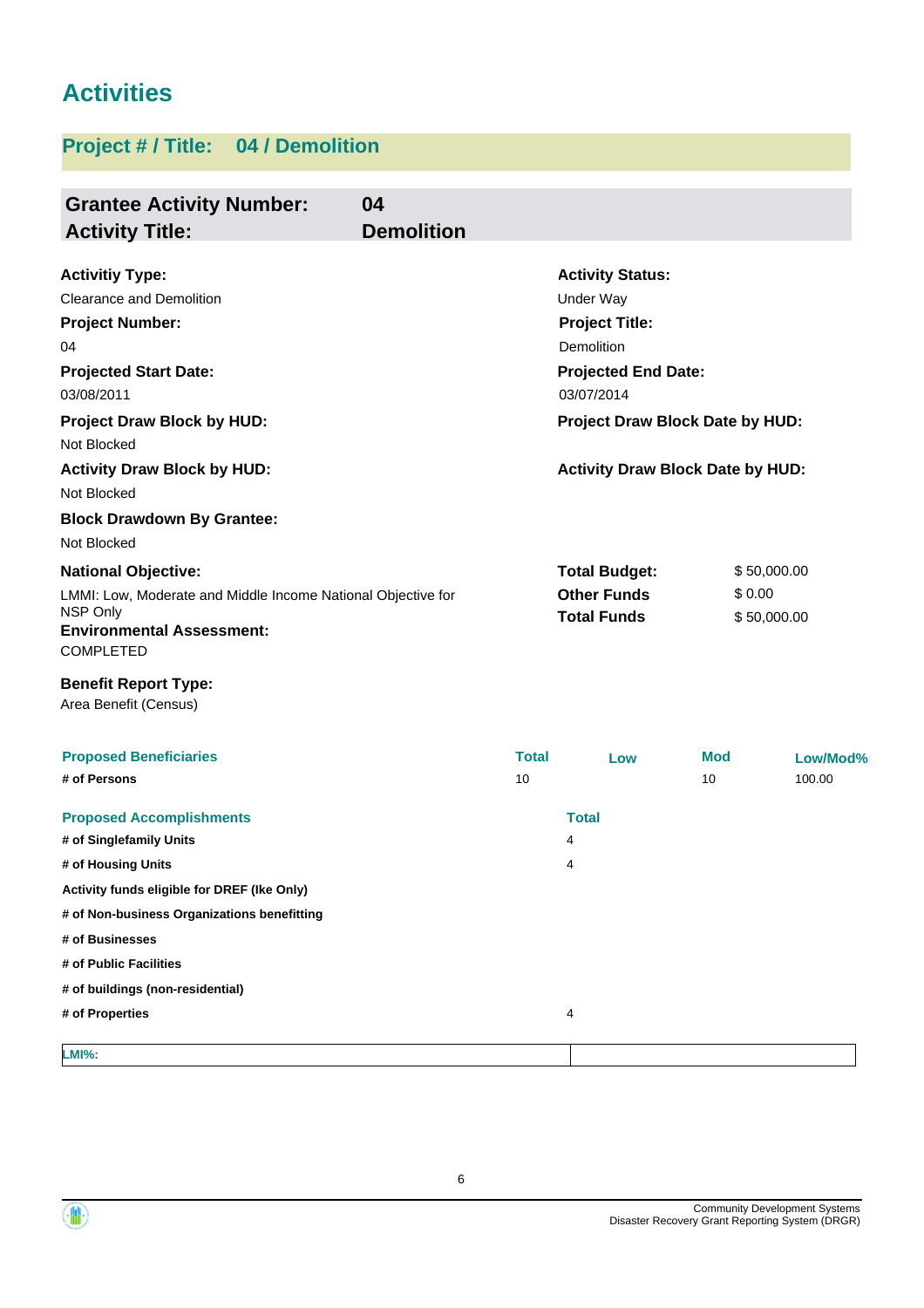#### **Activity is being carried out by Grantee:**

No

#### **Organization carrying out Activity:**

Augusta Housing and Community Development

#### **Proposed budgets for organizations carrying out Activity:**

| <b>Responsible Organization</b>           | <b>Organization Type</b> | <b>Proposed</b> |
|-------------------------------------------|--------------------------|-----------------|
| AHCDD2                                    | <b>Local Government</b>  | \$50,000.00     |
| Augusta Housing and Community Development | Local Government         | \$ 0.00         |

#### **Location Description:**

Eligible Census Tracts for Redevelopment Activities (as approved by HUD) are limited to the following based on criteria specified that any Census Tract/Development Area utilizing NSP3 funding have a State Minimum Threshold NSP3 Score of 17. Those eligible Census Tracts include:

- i. 103.00-Olive Road & Kissingbower
- ii. 104.00 Old Savannah Road \$ MLK area
- iii. 105.04-Barton Chapel & North Leg Road area
- iv. 105.05-Meadowbrook Drive between Deans Bridge and Windsor Spring
- v. 105.07-Golden Camp Road & Wheeless Road area
- vi. 105.08-Between Peach Orchard and Richmond Hill to Bobby Jones
- vii. 105.11-Louisville to Phinizy
- viii. 107.03-Windsor Spring out to Tobacco Road
- ix. 107.04-Tobacco Road to Willis Foreman
- x. 108.00-Ft. Gordon
- xi. 014.00-Wrightboro Road to MLK between Mill and 15th
- xii. 009.00-Laney Walker to Wrightsboro between 7th and 15th

#### **Activity Description:**

The Augusta Housing and Community Development Department will purchase properties that are dilapidated through its already existing Augusta Georgia Land Bank Authority (AGLBA) for the purpose of eliminating blight as part of its rehabilitation and redevelopment activities.

### **Project # / Title: 221073117-5211119/411450--5444112 / Acquisition and**

| <b>Grantee Activity Number:</b>                         | 03 |                                       |
|---------------------------------------------------------|----|---------------------------------------|
| <b>Activity Title:</b>                                  |    | <b>Acquisition and Rehabilitation</b> |
|                                                         |    |                                       |
| <b>Activitiy Type:</b>                                  |    | <b>Activity Status:</b>               |
| Rehabilitation/reconstruction of residential structures |    | Under Way                             |
| <b>Project Number:</b>                                  |    | <b>Project Title:</b>                 |
| 221073117-5211119/411450--5444112                       |    | Acquisition and Rehabilitation        |
| <b>Projected Start Date:</b>                            |    | <b>Projected End Date:</b>            |
| 03/08/2011                                              |    | 03/07/2014                            |
|                                                         |    |                                       |
|                                                         |    |                                       |

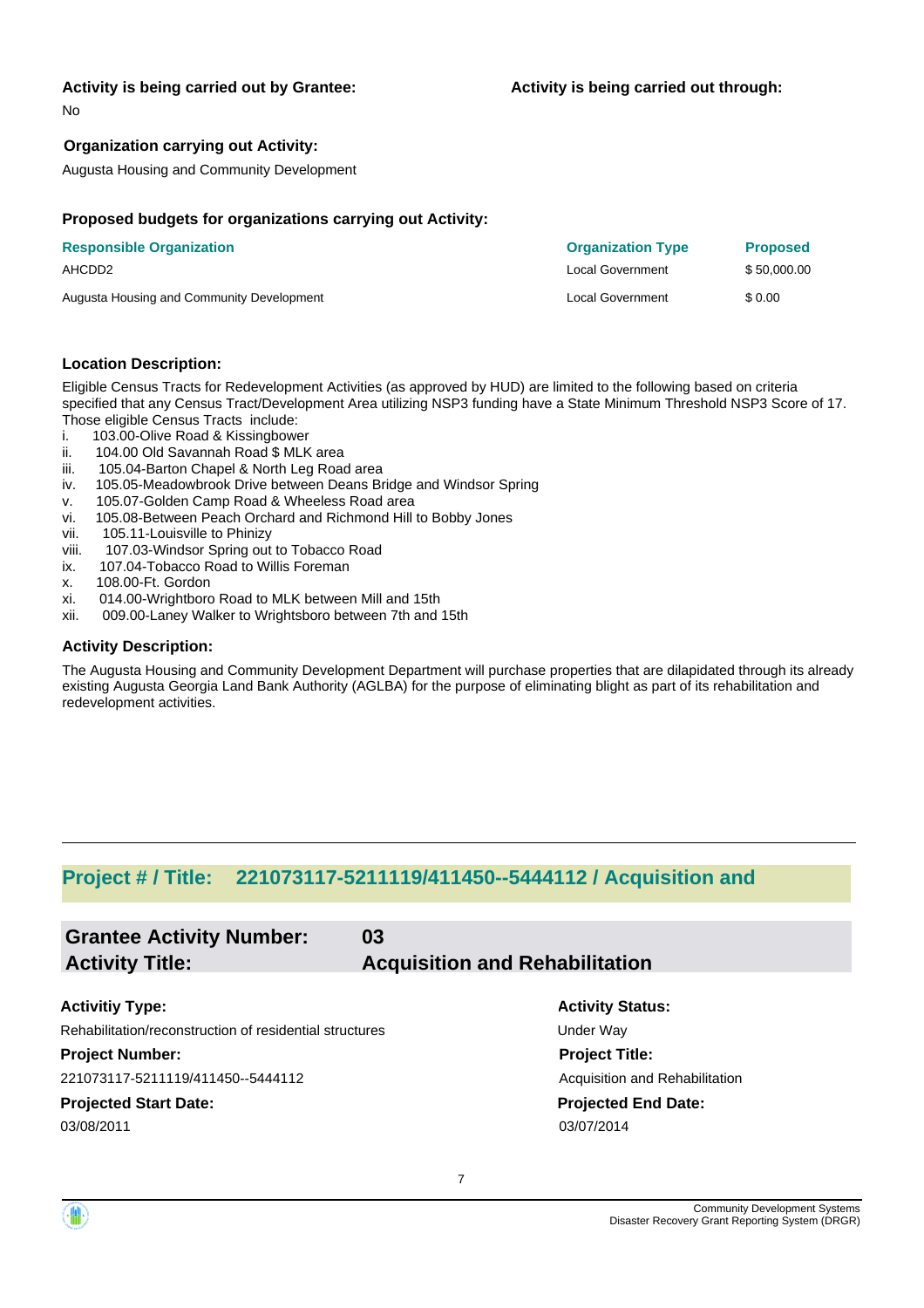| Project Draw Block by HUD:<br>Not Blocked                     |              | Project Draw Block Date by HUD:         |              |              |  |
|---------------------------------------------------------------|--------------|-----------------------------------------|--------------|--------------|--|
| <b>Activity Draw Block by HUD:</b>                            |              | <b>Activity Draw Block Date by HUD:</b> |              |              |  |
| Not Blocked                                                   |              |                                         |              |              |  |
| <b>Block Drawdown By Grantee:</b>                             |              |                                         |              |              |  |
| Not Blocked                                                   |              |                                         |              |              |  |
| <b>National Objective:</b>                                    |              | <b>Total Budget:</b>                    |              | \$491,074.25 |  |
| LH25: Funds targeted for housing for households whose incomes |              | <b>Other Funds</b>                      |              | \$0.00       |  |
| are at or under 50% Area Median Income.                       |              | <b>Total Funds</b>                      | \$491,074.25 |              |  |
| <b>Environmental Assessment:</b><br><b>COMPLETED</b>          |              |                                         |              |              |  |
| <b>Benefit Report Type:</b>                                   |              |                                         |              |              |  |
| Direct (Households)                                           |              |                                         |              |              |  |
| <b>Proposed Beneficiaries</b>                                 | <b>Total</b> | Low                                     | <b>Mod</b>   | Low/Mod%     |  |
| # Owner Households<br>3                                       |              | 3                                       |              | 100.00       |  |
| 3<br># of Households                                          |              | 3                                       |              | 100.00       |  |
| <b>Proposed Accomplishments</b>                               |              | <b>Total</b>                            |              |              |  |
| # of Singlefamily Units                                       |              | 3                                       |              |              |  |
| # of Housing Units                                            |              | 3                                       |              |              |  |

| Activity is being carried out by Grantee:  | Activity is being carried out through: |
|--------------------------------------------|----------------------------------------|
| Yes                                        | <b>Grantee Employees</b>               |
| <b>Organization carrying out Activity:</b> |                                        |

Augusta Housing and Community Development

#### **Proposed budgets for organizations carrying out Activity:**

| <b>Responsible Organization</b>           | <b>Organization Type</b> | <b>Proposed</b> |
|-------------------------------------------|--------------------------|-----------------|
| AHCDD2                                    | Local Government         | \$291.074.25    |
| Augusta Housing and Community Development | <b>Local Government</b>  | \$200,000,00    |

#### **Location Description:**

Those Census Tracts that carry a Minimum State Score of 17 required under HUD's regulation and outlined at the HUD NSP3 Mapping Tool for Preparing Action Plan website at http://www.huduser.org/NSP/NSP3.html. They include:

- 103.00
- 104.00
- 105.04
- 105.05
- 105.07
- 105.08
- 105.11 • 107.03



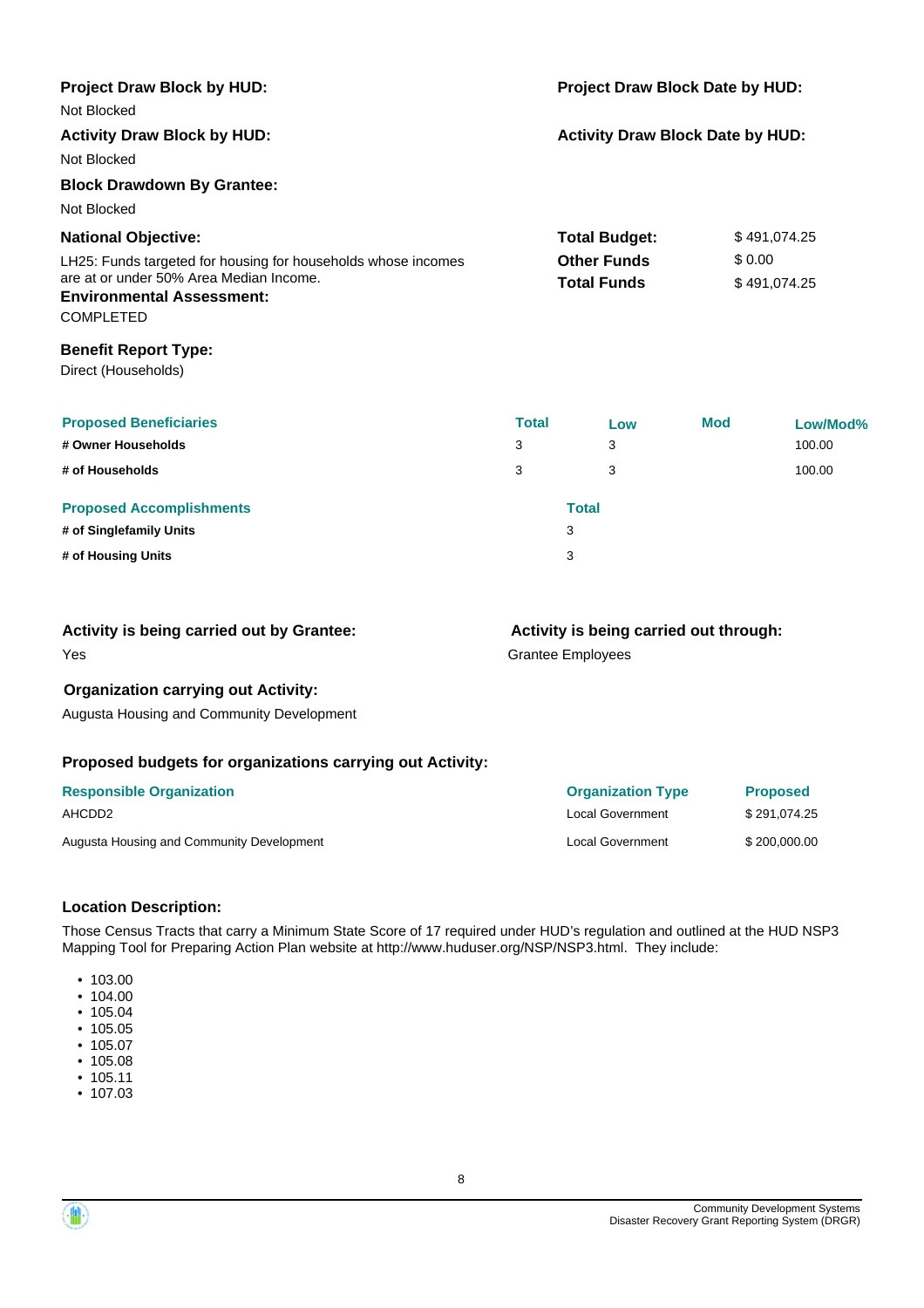- 107.04
- 108.00
- 9
- 14

The Housing and Community Development Department additionally plans to develop in those areas yielding the greatest opportunity for the City of Augusta to meet all HUD criteria including increased impact and increased density, which includes Census Tract 105.07 for the 25% Set Aside.

#### **Activity Description:**

The purchase and rehabilitation/redevelopment of these abandoned or foreclosed upon homes or residential properties for households whose income does not exceed 50% of the AMI. To ensure long term affordability through complete funding of the total development costs of each project to increase eligible subsidy of up to a maximum of fifty percent (50%) and eliminate each project's debt service.

### **Project # / Title: 221073117-5211119/411450--5444112-1 / Acquisition**

| <b>Grantee Activity Number:</b><br><b>Activity Title:</b>        | 05<br><b>Redevelopment</b> |              |                                         |            |              |
|------------------------------------------------------------------|----------------------------|--------------|-----------------------------------------|------------|--------------|
| <b>Activitiy Type:</b>                                           |                            |              | <b>Activity Status:</b>                 |            |              |
| Construction of new housing                                      |                            |              | <b>Under Way</b>                        |            |              |
| <b>Project Number:</b>                                           |                            |              | <b>Project Title:</b>                   |            |              |
| 221073117-5211119/411450--5444112-1                              |                            |              | Acquisition and Redevelopment           |            |              |
| <b>Projected Start Date:</b>                                     |                            |              | <b>Projected End Date:</b>              |            |              |
| 03/08/2011                                                       |                            |              | 03/07/2016                              |            |              |
| <b>Project Draw Block by HUD:</b>                                |                            |              | <b>Project Draw Block Date by HUD:</b>  |            |              |
| Not Blocked                                                      |                            |              |                                         |            |              |
| <b>Activity Draw Block by HUD:</b>                               |                            |              | <b>Activity Draw Block Date by HUD:</b> |            |              |
| Not Blocked                                                      |                            |              |                                         |            |              |
| <b>Block Drawdown By Grantee:</b>                                |                            |              |                                         |            |              |
| Not Blocked                                                      |                            |              |                                         |            |              |
| <b>National Objective:</b>                                       |                            |              | <b>Total Budget:</b>                    |            | \$910,547.00 |
| LMMI: Low, Moderate and Middle Income National Objective for     |                            |              | <b>Other Funds</b>                      | \$0.00     |              |
| NSP Only<br><b>Environmental Assessment:</b><br><b>COMPLETED</b> |                            |              | <b>Total Funds</b>                      |            | \$910,547.00 |
| <b>Benefit Report Type:</b><br>Direct (Households)               |                            |              |                                         |            |              |
| <b>Proposed Beneficiaries</b>                                    |                            | <b>Total</b> | Low                                     | <b>Mod</b> | Low/Mod%     |
| # Owner Households                                               | 5                          |              |                                         |            | 0.00         |
| # of Households                                                  | 5                          |              |                                         |            | 0.00         |

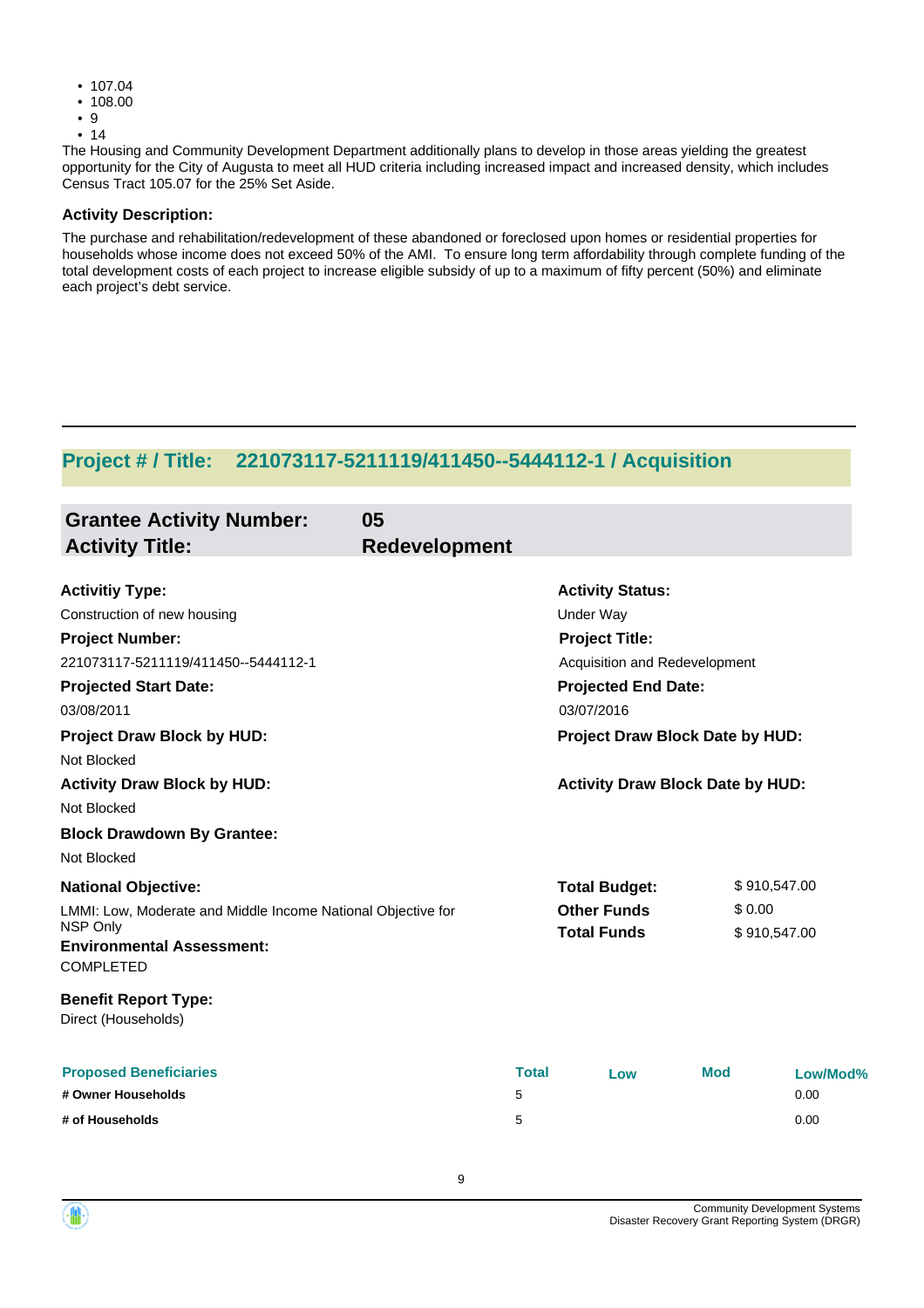| <b>Proposed Accomplishments</b>             | <b>Total</b> |
|---------------------------------------------|--------------|
| # of Singlefamily Units                     | 5            |
| # of Housing Units                          | 5            |
| Activity funds eligible for DREF (Ike Only) |              |
| #Units ¿ other green                        | 5            |
| #Sites re-used                              | 5            |
| #Units exceeding Energy Star                | 5            |
| #Units with bus/rail access                 | 5            |
| #Low flow showerheads                       | 10           |
| #Low flow toilets                           | 10           |
| #Units with solar panels                    |              |

| <b>Activity is being carried out by Grantee:</b> | Activity is being carried out through: |
|--------------------------------------------------|----------------------------------------|
| Yes                                              | Grantee Employees                      |

#### **Organization carrying out Activity:**

Augusta Housing and Community Development

#### **Proposed budgets for organizations carrying out Activity:**

| <b>Responsible Organization</b>           | <b>Organization Type</b> | <b>Proposed</b> |
|-------------------------------------------|--------------------------|-----------------|
| AHCDD2                                    | Local Government         | \$910.547.00    |
| Augusta Housing and Community Development | Local Government         | \$0.00          |

#### **Location Description:**

Census Blocks Groups 13245913380420401070401 within Census Tract 107.04 is a primary focus area. However, future activities under this Eligible Use in the form of Program Income may be used in other specified Areas of Greatest as outlined in the Area of Greatest Need Summary (Census Tracts identified with a Minimum State Score of 17) in compliance with 24 CFR 570.500(c).

#### **Activity Description:**

The comprehensive focus of these grant funds is to redevelop abandoned/foreclosed upon structures and/or vacant lots to be sold and/or rented to persons whose income does not exceed 120% of the Area Median Income.

### **Project # / Title: 221073117-5311111/408450--5311111 / Administrative**

| <b>Grantee Activity Number:</b> | 01                                       |
|---------------------------------|------------------------------------------|
| <b>Activity Title:</b>          | <b>Administration and Planning Costs</b> |
| <b>Activitiy Type:</b>          | <b>Activity Status:</b>                  |

10

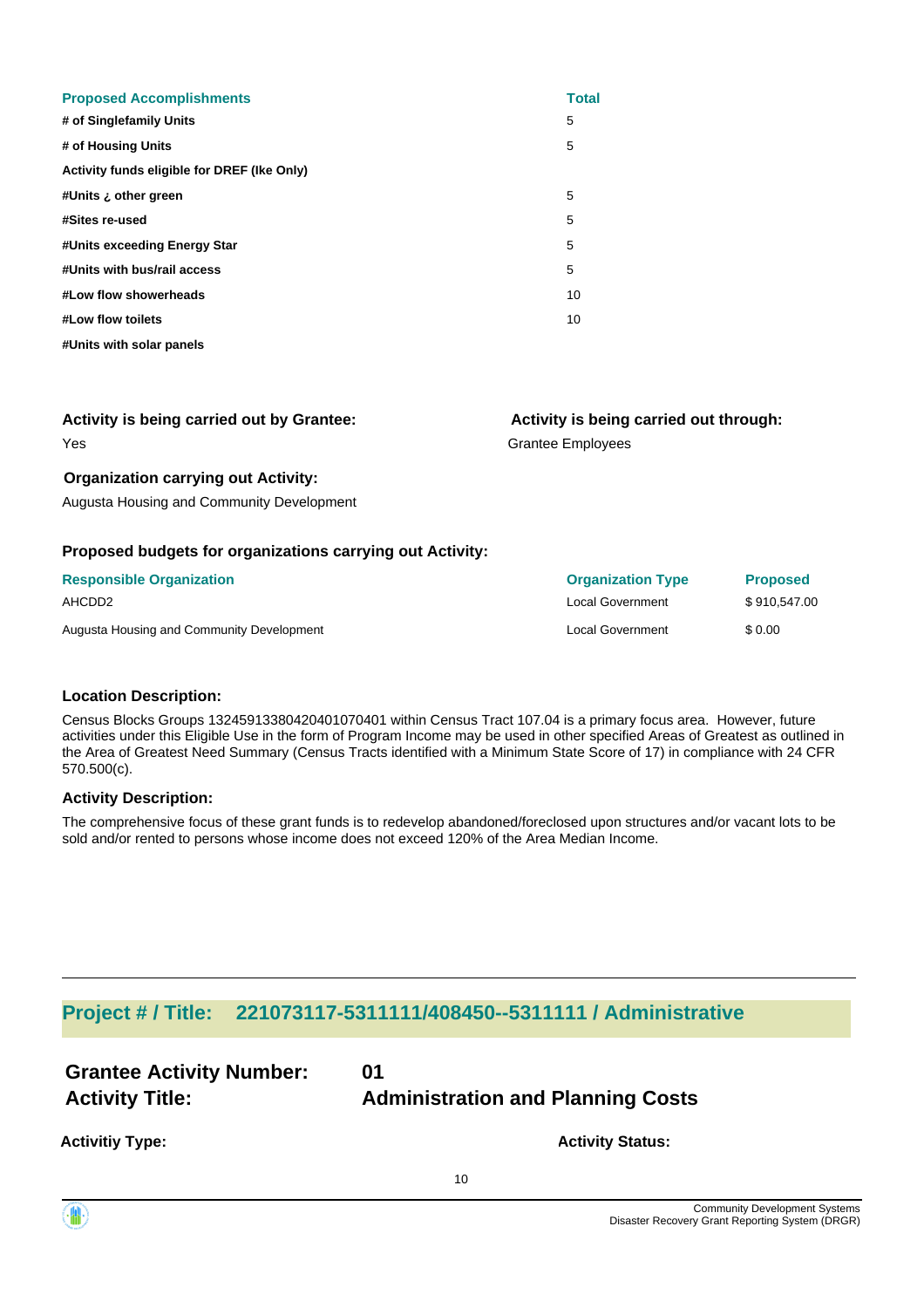| Administration                                                | Under Way                               |              |
|---------------------------------------------------------------|-----------------------------------------|--------------|
| <b>Project Number:</b>                                        | <b>Project Title:</b>                   |              |
| 221073117-5311111/408450--5311111                             | <b>Administrative Costs</b>             |              |
| <b>Projected Start Date:</b>                                  | <b>Projected End Date:</b>              |              |
| 03/08/2011                                                    | 03/07/2014                              |              |
| <b>Project Draw Block by HUD:</b>                             | Project Draw Block Date by HUD:         |              |
| Not Blocked                                                   |                                         |              |
| <b>Activity Draw Block by HUD:</b>                            | <b>Activity Draw Block Date by HUD:</b> |              |
| Not Blocked                                                   |                                         |              |
| <b>Block Drawdown By Grantee:</b>                             |                                         |              |
| Not Blocked                                                   |                                         |              |
| <b>National Objective:</b>                                    | <b>Total Budget:</b>                    | \$116,129.70 |
| Not Applicable - (for Planning/Administration or Unprogrammed | <b>Other Funds</b>                      | \$0.00       |
| Funds only)                                                   | <b>Total Funds</b>                      | \$116,129.70 |
| <b>Environmental Assessment:</b>                              |                                         |              |
| <b>EXEMPT</b>                                                 |                                         |              |
| <b>Benefit Report Type:</b>                                   |                                         |              |

NA

| Activity is being carried out by Grantee: |  |  |
|-------------------------------------------|--|--|
| Yes                                       |  |  |

#### **Organization carrying out Activity:**

Augusta Housing and Community Development

### **Proposed budgets for organizations carrying out Activity:**

| <b>Responsible Organization</b>           | <b>Organization Type</b> | <b>Proposed</b> |
|-------------------------------------------|--------------------------|-----------------|
| AHCDD2                                    | <b>Local Government</b>  | \$116,129.70    |
| Augusta Housing and Community Development | Local Government         | \$ 0.00         |

#### **Location Description:**

All Administrative Activities will be carried out at the office of the Augusta Housing and Community Development, which is located at 925 Laney Walker Blvd (2nd floor), Augusta, GA 30901.

### **Activity Description:**



Grantee Employees **Activity is being carried out through:**